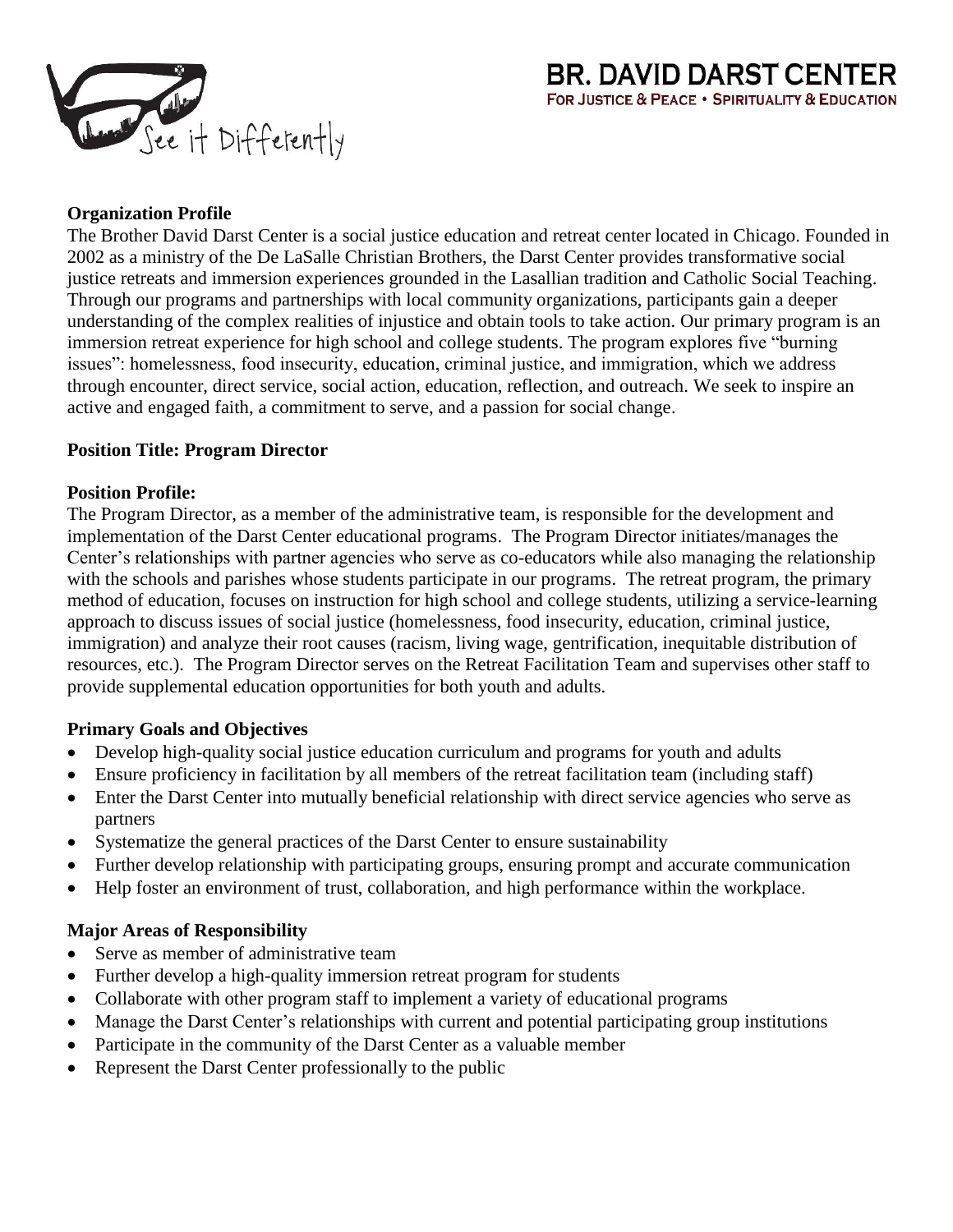### **Specific Responsibilities of the Job:**

#### *Serve as member of administrative team (10%)*

- Embracing the mission and vision of the Darst Center as a Lasallian Catholic retreat and education center, contribute to overall health of the institution through strategic planning, fundraising, team-building, reporting
- Design and participate in training of staff for capacity building and effectiveness
- Manage, supervise, and evaluate program staff and interns, ensuring position fit and a high standard of performance

#### *Further develop a high-quality immersion retreat program for students (20%)*

- Educate self and staff on social justice content so that all programming flows out of a spirit of solidarity in and for justice.
- Initiate and manage mutually beneficial relationships with partner agencies that serve as co-educators
- Remain current on learning trends so as to implement age-appropriate teaching methodologies, and ensure all staff is trained in such methods of facilitation.
- Collaborate with Darst Center staff to develop theme-based consistency within retreat program
- Seek creative ways to convey messages for social justice education
- Continually assess, refine, and develop curriculum as necessary to ensure quality of retreat program

## *Manage the Darst Center's relationships with current and potential participating group institutions (30%)*

- Manage the calendar of reservations according to available facility and staff resources
- Maintain regular, prompt communication with group moderators to ensure their plans and expectations are known and fulfilled, communicating internally with appropriate staff
- Oversee the reservation process for each group, including necessary reservation paperwork, student prep materials, retreat scheduling, data entry, and invoicing
- Coordinate a system of assessment that includes post retreat surveys, internal staff evaluations, and programming reviews

#### *Collaborate with other program staff to implement a variety of educational programs (30%)*

- Serve as lead facilitator for the immersion retreat programs
- Work together with other staff and volunteers to ensure successful Darst Center programs (Immersion Retreats, Social Justice Workshops, DIG DEEP! Adult Retreat Series, virtual engagements, and other programs)
- Work together with other staff and volunteers to ensure post-retreat follow-up is timely, provides resources of value, and holds integrity to program vision
- Ensure all programs are staffed appropriately
- Continually assess, refine, and develop programs as necessary to ensure relevance and quality

#### *Participate in the community of the Darst Center as a valuable member (10%)*

- Contribute to weekly Darst Center staff meetings and reflections
- Offer insights and ideas for Center publications and assist in their production.
- Participate in fundraising activities (events, appeals, etc.)
- Maintain an organized and welcoming space in both office and greater Center space

#### *Represent the Darst Center professionally to the public*

• Remain mindful of your connection to the Darst Center when in public settings

#### *Participate in other duties as assigned or skilled*